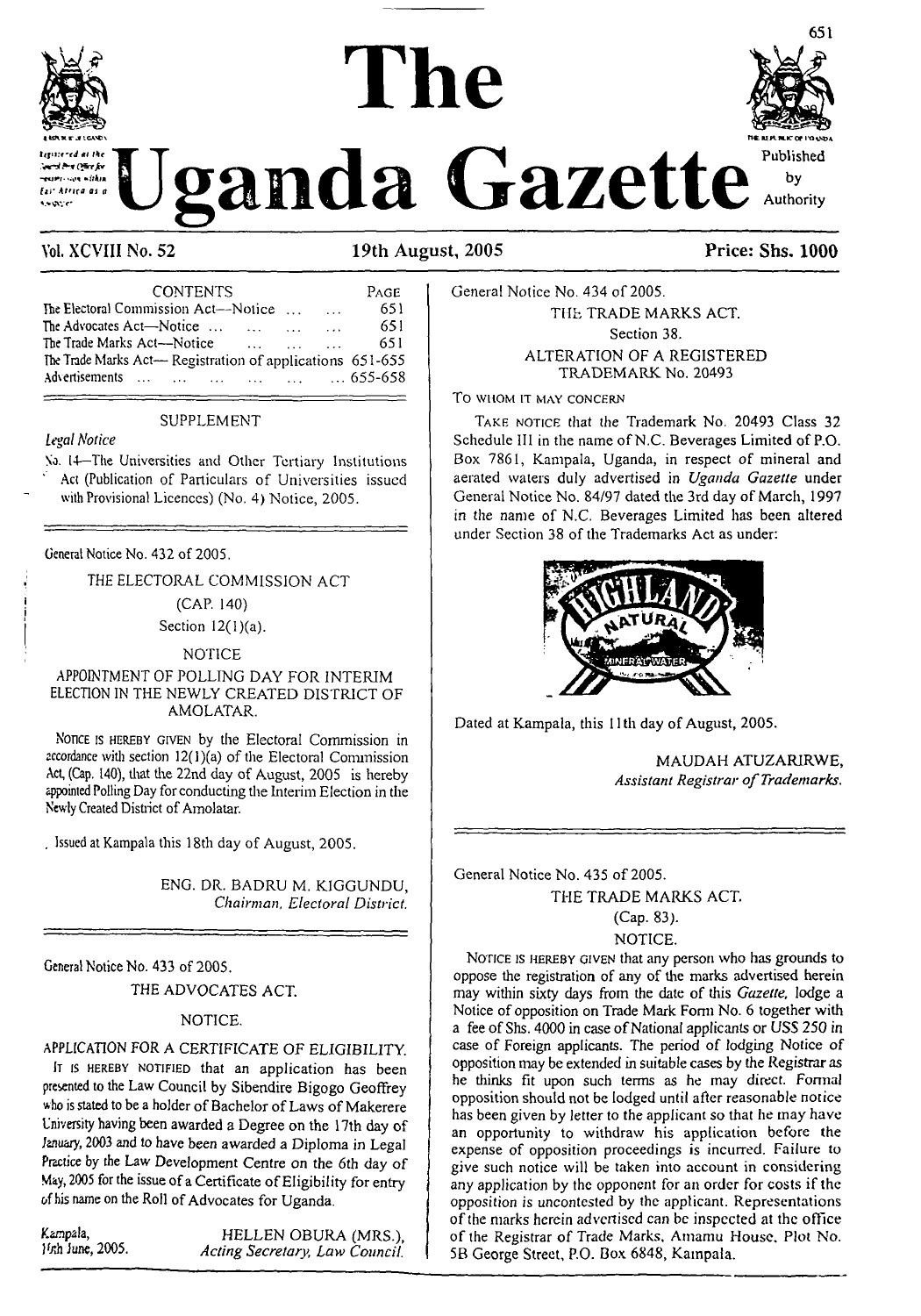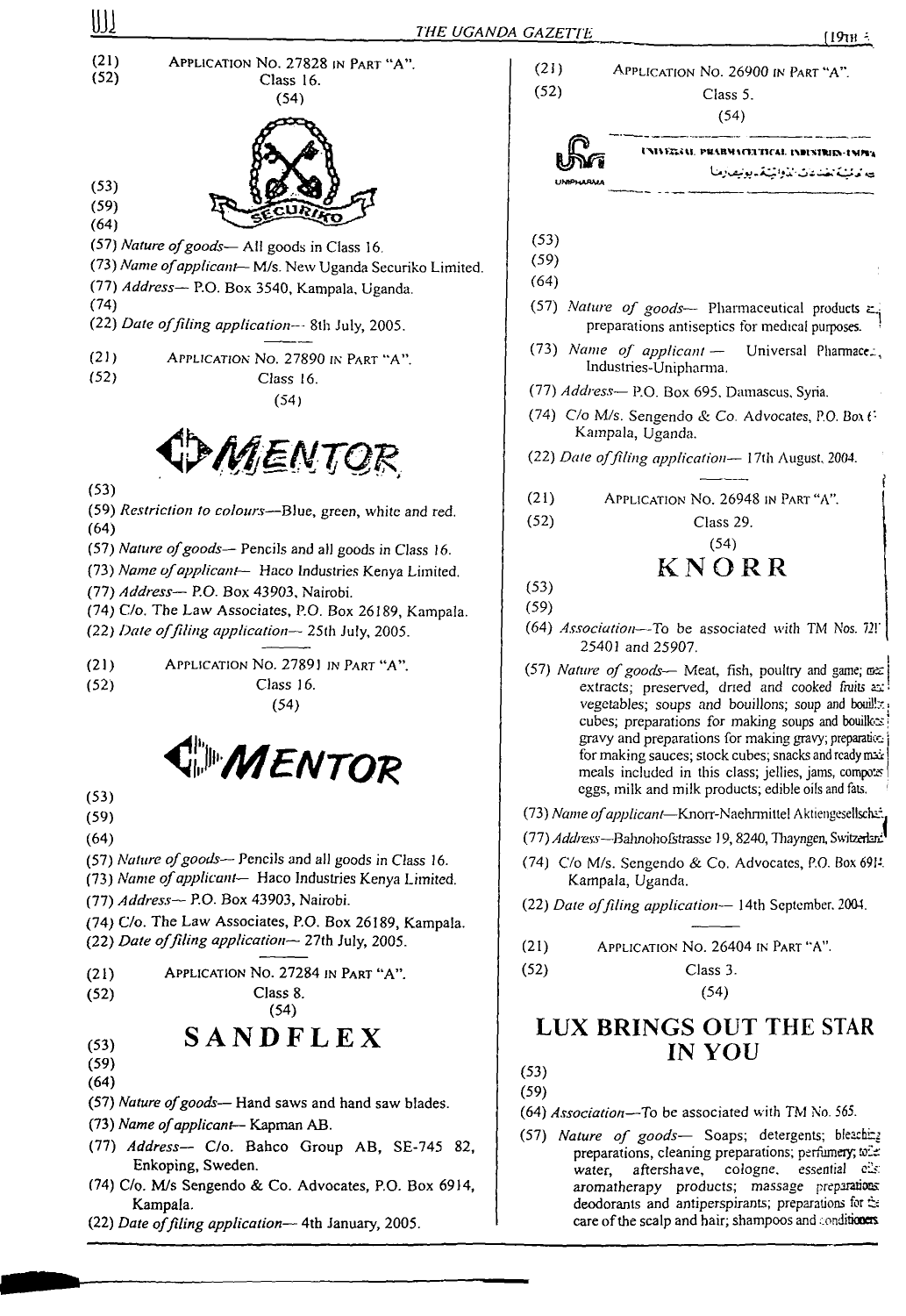————

 $\sim$ 

| hair colourants; hair styling products; toothpaste;<br>mouthwash; preparations for the care of the mouth<br>and teeth; non-medicated toilet preparations; bath and<br>shower preparations; skin care preparations; oils,<br>creams and lotions for the skin; shaving preparations;<br>pre-shave and aftershave preparations; depilatory<br>preparations; sun-tanning and sun-protection<br>preparations; cosmetics; make-up and make-up<br>removing preparations; petroleum jell, lip care<br>preparations; taclum powder; cotton wool, cotton<br>sticks; cosmetic pads, tissues or wipes; pre-moistened<br>or impregnated cleansing pads, tissues or wipes;<br>beauty masks, facial packs. | (59)<br>(64)<br>(57) Nature of goods-- Motorcycle spare parts.<br>(73) Name of applicant- Starry Africa Co. Limited.<br>(77) Address- P.O. Box 33913, Kampala.<br>(74)<br>(22) Date of filing application-18th August, 2005.<br>APPLICATION NO. 27971 IN PART "A".<br>(21)<br>(52)<br>Class 9.<br>(54) |
|---------------------------------------------------------------------------------------------------------------------------------------------------------------------------------------------------------------------------------------------------------------------------------------------------------------------------------------------------------------------------------------------------------------------------------------------------------------------------------------------------------------------------------------------------------------------------------------------------------------------------------------------------------------------------------------------|--------------------------------------------------------------------------------------------------------------------------------------------------------------------------------------------------------------------------------------------------------------------------------------------------------|
| (73) Name of applicant-- Unilever Plc.                                                                                                                                                                                                                                                                                                                                                                                                                                                                                                                                                                                                                                                      |                                                                                                                                                                                                                                                                                                        |
| (77) Address-- Port Sunlight, Wirral Merseyside, United<br>Kingdom.                                                                                                                                                                                                                                                                                                                                                                                                                                                                                                                                                                                                                         | <b>MOBE</b><br>(53)<br>(59)                                                                                                                                                                                                                                                                            |
| (74) C/o M/s. Sengendo & Co. Advocates, P.O. Box 6914,<br>Kampala, Uganda.                                                                                                                                                                                                                                                                                                                                                                                                                                                                                                                                                                                                                  | (64)                                                                                                                                                                                                                                                                                                   |
| (22) Date of filing application-28th January, 2004.                                                                                                                                                                                                                                                                                                                                                                                                                                                                                                                                                                                                                                         | (57) Nature of goods- Electric connections.<br>(73) Name of applicant- Starry Africa Co. Limited.<br>(77) Address- P.O. Box 33913, Kampala.                                                                                                                                                            |
| APPLICATION NO. 27942 IN PART "A".<br>$=$ (21)<br>Class 34.<br>(52)<br>(54)                                                                                                                                                                                                                                                                                                                                                                                                                                                                                                                                                                                                                 | (74)<br>(22) Date of filing application-18th August, 2005.                                                                                                                                                                                                                                             |
| <b>KISSANG</b>                                                                                                                                                                                                                                                                                                                                                                                                                                                                                                                                                                                                                                                                              | APPLICATION NO. 27972 IN PART "A".<br>(21)                                                                                                                                                                                                                                                             |
| (53)<br>(59)                                                                                                                                                                                                                                                                                                                                                                                                                                                                                                                                                                                                                                                                                | (52)<br>Class 9.<br>(54)                                                                                                                                                                                                                                                                               |
| (64)<br>(57) Nature of goods- Wax match box.                                                                                                                                                                                                                                                                                                                                                                                                                                                                                                                                                                                                                                                |                                                                                                                                                                                                                                                                                                        |
| (73) Name of applicant- Baasali Enterprises Limited.<br>(77) Address-P.O. Box No. 1245, Mbale.<br>(74)                                                                                                                                                                                                                                                                                                                                                                                                                                                                                                                                                                                      | <b>JOJO</b><br>(53)<br>(59)<br>(64)                                                                                                                                                                                                                                                                    |
| (22) Date of filing application-12th August, 2005.                                                                                                                                                                                                                                                                                                                                                                                                                                                                                                                                                                                                                                          | (57) Nature of goods-Electric connections.                                                                                                                                                                                                                                                             |
| APPLICATION NO. 27941 IN PART "A".<br>(21)<br>(52)<br>Class 4.                                                                                                                                                                                                                                                                                                                                                                                                                                                                                                                                                                                                                              | (73) Name of applicant- Starry Africa Co. Limited.<br>(77) Address- P.O. Box 33913, Kampala.                                                                                                                                                                                                           |
| (54)                                                                                                                                                                                                                                                                                                                                                                                                                                                                                                                                                                                                                                                                                        | (74)<br>(22) Date of filing application-18th August, 2005.                                                                                                                                                                                                                                             |
| <b>GENERAL</b>                                                                                                                                                                                                                                                                                                                                                                                                                                                                                                                                                                                                                                                                              | APPLICATION NO. 27884 IN PART "A".<br>(21)                                                                                                                                                                                                                                                             |
|                                                                                                                                                                                                                                                                                                                                                                                                                                                                                                                                                                                                                                                                                             | (52)<br>Class 33.                                                                                                                                                                                                                                                                                      |
|                                                                                                                                                                                                                                                                                                                                                                                                                                                                                                                                                                                                                                                                                             | (54)                                                                                                                                                                                                                                                                                                   |
|                                                                                                                                                                                                                                                                                                                                                                                                                                                                                                                                                                                                                                                                                             | سندام د شپ<br>3                                                                                                                                                                                                                                                                                        |
|                                                                                                                                                                                                                                                                                                                                                                                                                                                                                                                                                                                                                                                                                             |                                                                                                                                                                                                                                                                                                        |
| (53) Disclaimer— Registration of this Trademark shall give<br>no right to the exclusive use of the letter G except as<br>represented.<br>(59)                                                                                                                                                                                                                                                                                                                                                                                                                                                                                                                                               |                                                                                                                                                                                                                                                                                                        |
| (64)                                                                                                                                                                                                                                                                                                                                                                                                                                                                                                                                                                                                                                                                                        | (53) Disclaimer---Registration of this Trademark shall give                                                                                                                                                                                                                                            |
| (57) Nature of goods-Oil products.<br>(73) Name of applicant-General Lube Oil Limited.                                                                                                                                                                                                                                                                                                                                                                                                                                                                                                                                                                                                      | no right to the exclusive use of the words and phrases                                                                                                                                                                                                                                                 |
| (77) Address- P.O. Box 7719, Kampala.                                                                                                                                                                                                                                                                                                                                                                                                                                                                                                                                                                                                                                                       | 'LAGER', 'SUPERIOR LAGER BLEND' and                                                                                                                                                                                                                                                                    |
| (74)                                                                                                                                                                                                                                                                                                                                                                                                                                                                                                                                                                                                                                                                                        | 'AFRICA'S BEST TASTING LAGER' except as<br>represented.                                                                                                                                                                                                                                                |
| (22) Date of filing application-11th August, 2005.                                                                                                                                                                                                                                                                                                                                                                                                                                                                                                                                                                                                                                          | (59)                                                                                                                                                                                                                                                                                                   |
| APPLICATION NO. 27970 IN PART "A".                                                                                                                                                                                                                                                                                                                                                                                                                                                                                                                                                                                                                                                          | (64)                                                                                                                                                                                                                                                                                                   |
| (21)<br>(52)<br>Class 12.                                                                                                                                                                                                                                                                                                                                                                                                                                                                                                                                                                                                                                                                   | (57) Nature of goods-Alcoholic drinks.                                                                                                                                                                                                                                                                 |
| (54)                                                                                                                                                                                                                                                                                                                                                                                                                                                                                                                                                                                                                                                                                        | (73) Name of applicant- Parambot Traders Limited.                                                                                                                                                                                                                                                      |
|                                                                                                                                                                                                                                                                                                                                                                                                                                                                                                                                                                                                                                                                                             | (77) Address- P.O. Box 6527, Kampala.<br>(74)                                                                                                                                                                                                                                                          |
| ${\bf AKG}$<br>(53)                                                                                                                                                                                                                                                                                                                                                                                                                                                                                                                                                                                                                                                                         | (22) Date of filing application-22nd July, 2005.                                                                                                                                                                                                                                                       |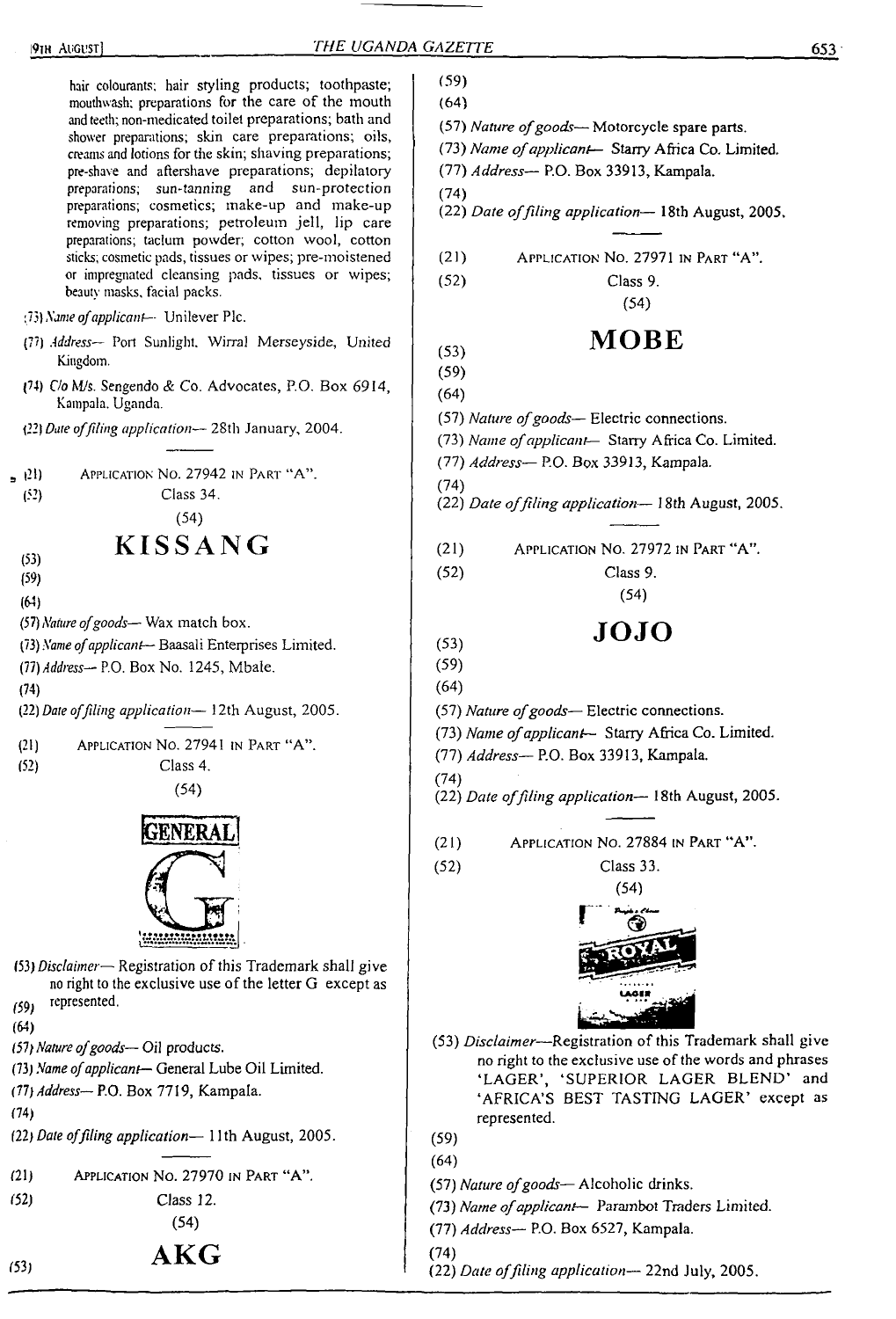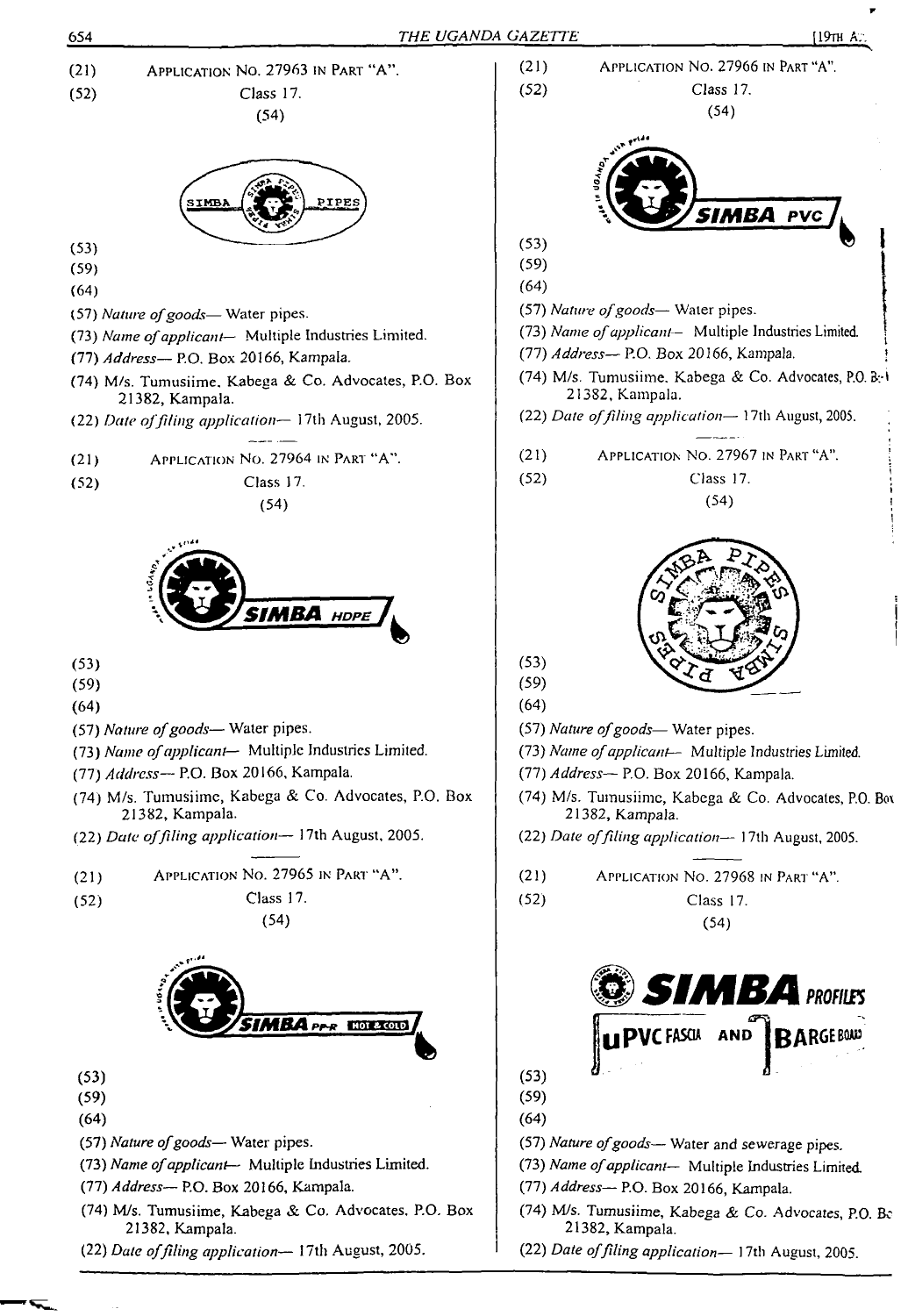<31) Application No. 27969 in Part "A". Class 19. (52)

 $(54)$ 

# **SIMBA** nous

- (53)
- (59)
- (W)
- (57) *Natwt ofgoods—* Rain water gutters.
- (73) *Name ofapplicant-* Multiple Industries Limited.
- *(??) address—* P.O. Box 20166. Kampala.
- (74) M's. Tumusiime, Kabega & Co. Advocates, P.O. Box 21382. Kampala.
- (22) *Date offiling application- -* 17th August. 2005.
- (21) Application No. 27962 in Part "A".
- (52) Class 17.

(54)

# $F$ lexi **Garden Hose**

- (53) *Disclaimer-*Registration ofthis Trademark shall give no right to the exclusive use of the words "GARDEN HOSE" except as represented.
- (59)
- (64)
- (57) *Nature ofgoods—* Hose pipes.
- (73) *Name ofapplicant—* Multiple Industries Limited.
- (77) *Address—* P.O. Box 20166, Kampala.
- (74) M/s. Tumusiime, Kabega & Co. Advocates, P.O. Box 21382, Kampala.
- (22) *Date offiling application—* 17th August, 2005.
- (21) Application No. 27961 in Part "A".
- (52) Class 17.

(54)



(59)

(53)

- (64)
- (57) *Nature ofgoods—* Plastic products.
- (73) *Name ofapplicant—* Multiple Industries Limited.
- *(IT) Address—* P.O. Box 20166, Kampala.
- (74) M/s. Tumusiime, Kabega & Co. Advocates, P.O. Box 21382, Kampala.
- (22) *Date offiling application—* 17th August, 2005.
- (21) Application No. 27960 in Part "A\*'. (52) Class 17. (54)



/64)

(59) **QUARES** ... making plastics that work for you since 1991

- (57) *Nature ofgoods—* Plastic products.
- (73) *Name ofapplicant—* Multiple Industries Limited.
- (77) *Address—* P.O. Box 20166, Kampala.
- (74) M/s. Tumusiime, Kabega & Co. Advocates, P.O. Box 21382, Kampala.
- (22) *Date offiling application—* 17th August, 2005.

Kampala, MAUDAH ATUZARIRWE, 17th August, 2005. *Assistant Registrar ofTrademarks.*

# **ADVERTISEMENTS**

THE REGISTRATION OF TITLES ACT. (Cap. 230). NOTICE.

ISSUE OF SPECIAL CERTIFICATE OF TITLE.

Kyaggwe Block 111 Plot 612, Area 0.026 Hectares at Nabawanga.

NOTICE IS HEREBY GIVEN that after the expiration of one month from the publication hereof, <sup>I</sup> intend to issue in the names of Mwesigye Justine of P.O. Box 233, Busia, a special Certificate of Title under the above Block and Plot, the Certificate of Title which was originally issued having been lost.

Mukono, CHRISTINE NAMIREMBE KATENDE, 31st May, 2005. *for ChiefRegistrar of Titles.*

THE REGISTRATION OF TITLES ACT.

(Cap. 230).

NOTICE.

ISSUE OF SPECIAL CERTIFICATE OF TITLE.

Kyadondo Block 244 Plot 6008, Approx. 0.155 of a Hectare at Muyenga.

NOTICE IS HEREBY GIVEN that after the expiration of one month from the publication hereof, I intend to issue in the names of Charles Max Kyotonolya Lule of P.O. Box 16059, Kampala, a special Certificate of Title under the above Block and Plot, the Certificate of Title which was originally issued having been lost.

Kampala, DDAMULIRA AHMED, 23rd July, 2005. *for Commissioner Land Registration.*

# THE REGISTRATION OF TITLES ACT. (Cap. 230). NOTICE.

ISSUE OF SPECIAL CERTIFICATE OF TITLE.

Busiro Block 421 Plot 21 Approx. 118.3 Acres at Ziru.

NOTICE IS HEREBY GIVEN that after the expiration of one month from the publication hereof, <sup>I</sup> intend to issue in the names of Administrator General of Uganda, a special Certificate of Title under the above Block and Plot, the Certificate of Title which was originally issued having been lost.

Kampala, KAAlIWA EDWARD TIBESIGWA, 16th August, 2005. *for Commissioner Land Registration.*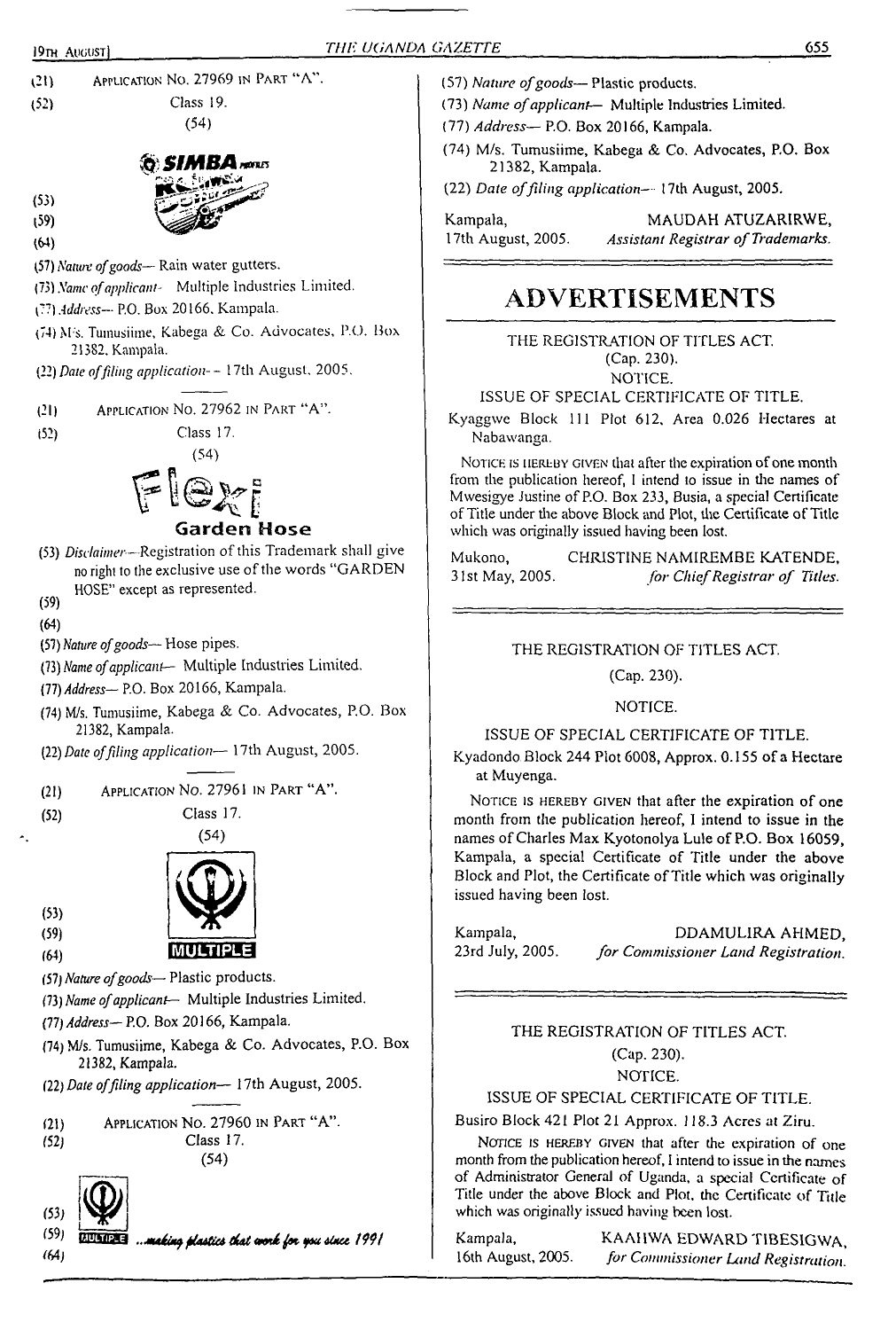# THE REGISTRATION OF TITLES ACT. (Cap. 230).

#### NOTICE.

# ISSUE OF SPECIAL CERTIFICATE OF TITLE.

Kyadondo Block 265 Plot 196, Approx. 2.0 Acres at Bunamwaya.

NOTICE IS HEREBY GIVEN that after the expiration of one month from the publication hereof, <sup>I</sup> intend to issue in the names of Antonio Kaltbwane Kizza of P.O. Box 204. Masaka, a special Certificate of Title under the above Block and Plot, the Certificate of Title which was originally issued having been lost.

Kampala. MPAKA GEORGE KW1RIKAGIRA, 23rd June, 2005. *for Commissioner Land Registration.*

# *THE REGISTRATION OF* TITLES ACT. (Cap. 230).

#### NOTICE.

#### ISSUE OF SPECIAL CERTIFICATE OF TITLE.

Busiro Block 405 Plot 42, Approx. 15.90 Acres at Wamala.

Notice is hereby given that after the expiration of one month from the publication hereof, <sup>I</sup> intend to issue in the names of Twaha Damulira, a special Certificate of Title under the above Block and Plot, the Certificate of Title which was originally issued having been lost.

Kampala, SARAH KUSIIMA, <sup>1</sup> 7th August, *2005. for Commissioner Land Registration.*

# *THE REGISTRATION OF* TITLES ACT. (Cap. 230). NOTICE. ISSUE OF SPECIAL CERTIFICATE OF TITLE.

Kyadondo Block 156 Plot 96 at Kavulc.

NOTICE IS HEREBY GIVEN that after the expiration of one month from the publication hereof, <sup>I</sup> intend to issue in the names of Eseri Nalongo, a special Certificate of Title under the above Block and Plot, the Certificate of Title which was originally issued having been lost.

Kampala, GEORGE K. MPAKA, 9th May, 2005. *for Commissioner Land Registration.*

# *THE* REGISTRATION OF TITLES ACT (Cap. 230). NOTICE.

# ISSUE OF SPECIAL CERTIFICATE OF TITLE.

*Leasehold Register*—Volume 231 Folio 19, Plot No. 40 Main Street, Hoima.

NOTICE IS HEREBY GIVEN that after the expiration of one month from the publication hereof, I intend to issue in the names of The Registered Trustees of Arya Seva Sangh, Hoima, a body incorporated under the Trustee Incorporation Ordinance of P.O. Box 187, Kampala, a special Certificate ofTitle under the above Volume and Folio, the Certificate of Title which was originally issued having been lost.

Kampala, SARAH KUSIIMA, 11th August, 2005. *for Commissioner Land Registration.*

### *THE* REGISTRATION OF TITLES ACT. (Cap. 230).

# NOTICE.

#### ISSUE OF SPECIAL CERTIFICATE OF TITLE.

*Leasehold Register—*Volume 761 Folio 14, Plot No. IB Semawata Road at Ntinda.

NOTICE IS HEREBY GIVEN that after the expiration of oxe month from the publication hereof, I intend to issue in the names of Charles James William Muwanga of P.O. Box 145, Entebbe, a special Certificate of Title under the above Volume and Folio, the Certificate of Title which was originally issued having been lost. lost. The contract of the contract of the contract of the contract of the contract of the contract of the contract of the contract of the contract of the contract of the contract of the contract of the contract of the cont

Kampala, NAMUTEBI VERONICA

<sup>11</sup> th August, 2005. *for Commissioner Land Registration*

#### *THE REGISTRATION* OF TITLES ACT. (Cap. 230).

#### NOTICE.

#### ISSUE OF SPECIAL CERTIFICATE OF TITLE.

*Leasehold Register—*Volume 1129 Folio 4, Kyadondo Block 203 Plot 764 at Kasubi.

NOTICE IS HEREBY GIVEN that after the expiration of one month from the publication hereof. I intend to issue in the names of Nuwa Walakira of P.O. Box 1531, Kampala, <sup>a</sup> special Certificate of Title under the above Volume and Folio, the Certificate of Title which was originally issued having been lost

Kampala, SARAH KUSIIMA. 28th June, *2005. for CommissionerLandRegistration*

#### THE REGISTRATION OF TITLES ACT. (Cap. 230).

# NOTICE.

### ISSUE OF SPECIAL CERTIFICATE OF TITLE.

*Leasehold Register—-*Volume 2044 Folio 7, Plot No. <sup>1059</sup> Kibuga Block 15 at Nsambya.

NOTICE IS HEREBY GIVEN that after the expiration of one i month from the publication hereof, <sup>I</sup> *intend to issue in the names «* of Gera Harriet Mosha of P.O. Box 1467, Kampala, a special Certificate of Title under the above Volume and Folio, the Certificate of Title which was originally issued having been lost.

Kampala, NAMUTEBI VERONICA. 11th August, 2005. *for Commissioner Land Registration*

# THE REGISTRATION OF TITLES ACT. (Cap. 230).

# NOTICE.

# ISSUE OF SPECIAL CERTIFICATE OF TITLE.

Kibuga Block 33 Plot 465 Approx. 0.10 of an Acre at Mutundwe.

NOTICE IS HEREBY GIVEN that after the expiration of one month from the publication hereof, I intend to issue in the names of Mary Fidelis Mukasa Kizza of P.O. Box <sup>5740</sup> Kampala, a special Certificate of Title under the above Block and Plot, the Certificate of Title which was originally issued having been lost.

Kampala, MPAKA GEORGE KWIRIKAGIRA. 23rd June, 2005. *for Commissioner Land Registration*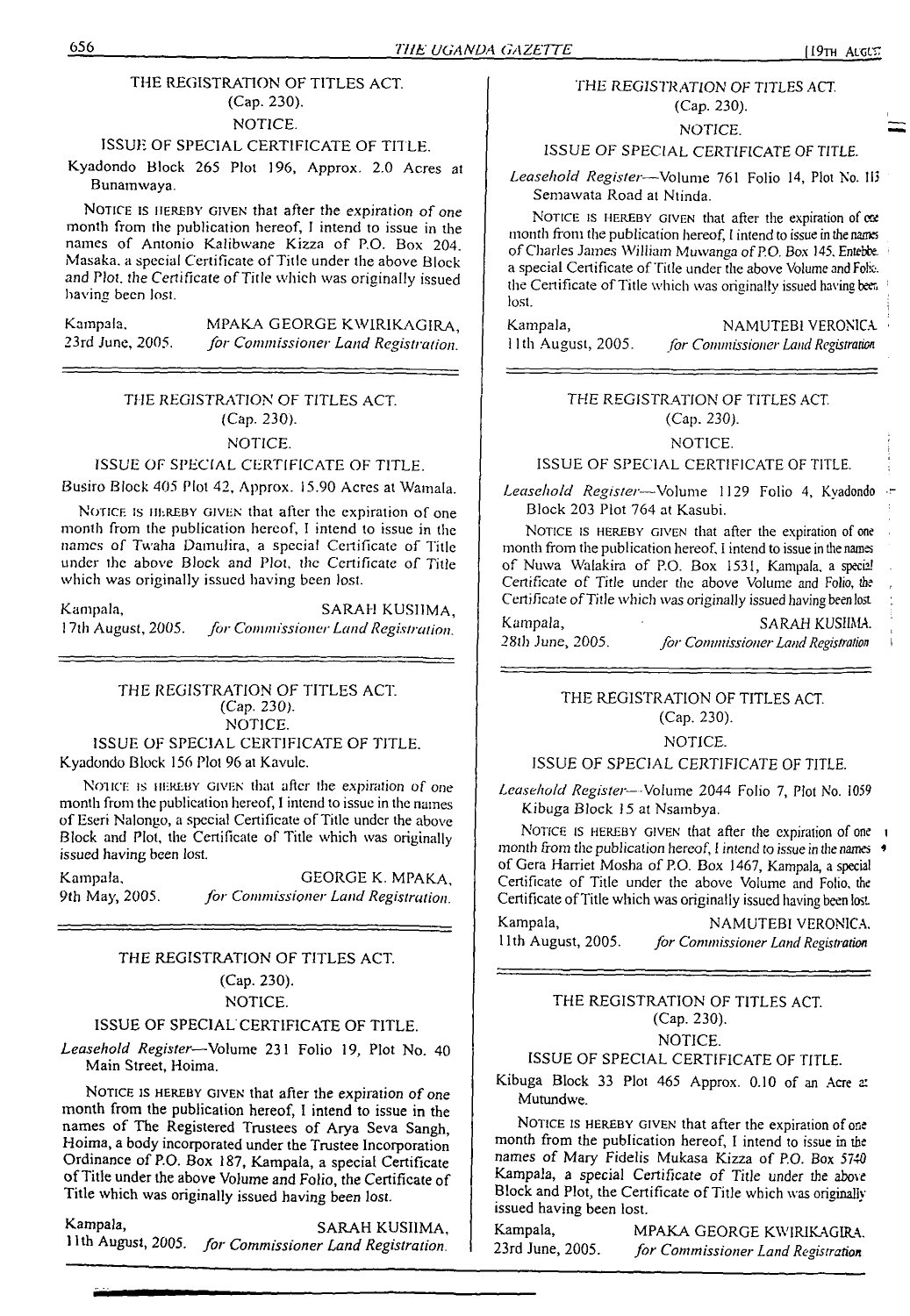# 19th ArGUSij *THE UGANDA GAZETTE* 657

### THE REGISTRATION OF TITLES ACT. (Cap. 230). NOTICE.

# ISSUE OF SPECIAL CERTIFICATE OF TITLE.

Mawukota Block <sup>1</sup><sup>16</sup> Plot *45* Approx. 0. IS of a Hectare at Sekiwunga.

NOTICE IS HEREBY GIVEN that after the expiration of one month from the publication hereof. <sup>I</sup> intend to issue in the names ofLivingstone Malunda of Sekiwunga ofP.O. Box 62, Mpigi, <sup>a</sup> special Certificate of Title under the above Block and Plot, the Certificate of Title which was originally issued ha\ ins been lost.

Kampala. MPAKA GEORGE KWIRIKAGIRA,<br>23rd June, 2005. for Commissioner Land Registration 23rd June. 2005. *for Commissioner Land Registration.*

# THE REGISTRATION OF TITLES ACT.

(Cap. 230).

NOTICE.

# ISSUE OF SPECIAL CERTIFICATE OF TITLE.

Kyadondo Block 266 Plot 142 Approx. 3.134 Hectares at Seguku.

NOTICE IS HEREBY GIVEN that after the expiration of one month from lite publication hereof, <sup>I</sup> intend to issue in the names of Esta Nnantaba of Seguku Kyadondo, a special Certificate of Title under the above Block and Plot, the Certificate of Title which was originally issued having been lost.

Kampala, DDAMULIRA AHMED, 28th June, 2005. *for Commissioner Land Registration.*

## THE REGISTRATION OF TITLES ACT.

(Cap. 230).

NOTICE.

# ISSUE OF SPECIAL CERTIFICATE OF TITLE.

Kyadondo Block 210 Plot 491 Approx. 0.15 of an Acre at Kyebando.

Notice is HEREBY GIVEN that after the expiration of one month from the publication hereof, <sup>I</sup> intend to issue in the names of George Matovu of P.O. Box 4313, Kampala, a special Certificate of Title under the above Block and Plot, the Certificate of Title which was originally issued having been lost.

Kampala, MPAKA GEORGE KWIRIKAGIRA, 23rd June, 2005. *for Commissioner Land Registration.*

# THE REGISTRATION OF TITLES ACT. (Cap. 230).

# NOTICE.

# ISSUE OF SPECIAL CERTIFICATE OF TITLE.

Kyadondo Block 234 Plot 202 Approx. 10.00 Hectares at Kilinya.

<sup>N</sup>otice is hereby given that after the expiration of one month from the publication hereof, I intend to issue in the names of Mukibi Fred Mutekanga of P.O. Box 3397, Kampala, a special Certificate of Title under the above Block and Plot, the Certificate of Title which was originally issued having been lost.

Kampala, DDAMULIRA AHMED,<br>23rd July, 2005. for Commissioner Land Registration. 23rd July, 2005. *for Commissioner Land Registration.*

# THE REGISTRATION OF TITLES ACT.

# (Cap. 230).

NOTICE.

# ISSUE OF SPECIAL CERTIFICATE OF TITLE.

Singo Block 640 Plot 5, 28.3 Hectares at Kasege Estate.

NOTICE IS HEREBY GIVEN that after the expiration of one month from the publication hereof, I intend to issue in the names of Berunaludo Sejange, a special Certificate of Title under the above Block and Plot of the Mailo Register, the Duplicate Certificate of Title which was originally issued having been lost.

Mityana, NYOMBI ROBERT, 18th July, 2005. *for Commissioner Land Registration*. <sup>1</sup>8th July, 2005. *for Commissioner Land Registration.*

# THE REGISTRATION OF TITLES ACT. (Cap. 230).

#### NOTICE.

ISSUE OF SPECIAL CERTIFICATE OF TITLE.

Kyaggwe Block 220 Plot 121, Area 6.7 Hectares at Ntulumuka.

NOTICE IS HEREBY GIVEN that after the expiration of one month from the publication hereof, <sup>I</sup> intend to issue in the names of Yoswa Kitute, a special Certificate of Title under the above Block and Plot, the Certificate of Title which was originally issued *having been* lost.

Mukono, CHRISTINE NAMIREMBE KATENDE, 8th August, 2005. *for ChiefRegistrar of Titles.*

# THE REGISTRATION OF TITLES ACT. (Cap. 230).

NOTICE.

# ISSUE OF SPECIAL CERTIFICATE OF TITLE.

Kyadondo Block 262 Plot 58 Approx. 0.5 of an Acre at Kibuye.

NOTICE IS HEREBY GIVEN that after the expiration of one month from the publication hereof, <sup>I</sup> intend to issue in the names of Agnes Nanetti, a special Certificate of Title under the above Block and Plot, the Certificate of Title which was originally issued having been lost.

Kampala, MPAKA GEORGE KWIRIKAGIRA, 23rd June, 2005. *for Commissioner Land Registration.*

> THE REGISTRATION OF TITLES ACT. (Cap. 230). NOTICE.

# ISSUE OF *SPECIAL CERTIFICATE OF* TITLE.

Kyadondo Block 99 Plot 166 Approx. 6.98 Hectares at Busimbo.

NOTICE IS HEREBY GIVEN that after the expiration of one month from the publication hereof, <sup>1</sup> intend to issue in the names of John Pool Kuzalakuzibu, John Winfred Pool of Katta, Gomb. Mut. 1 Kyadondo, a special Certificate of Title under the above Block and Plot, the Certificate of Title which was originally issued having been lost.

Kampala, DDAMULIRA AHMED,<br>23rd July, 2005. for Commissioner Land Registration. 23rd July. 2005. *for Commissioner Land Registration.*